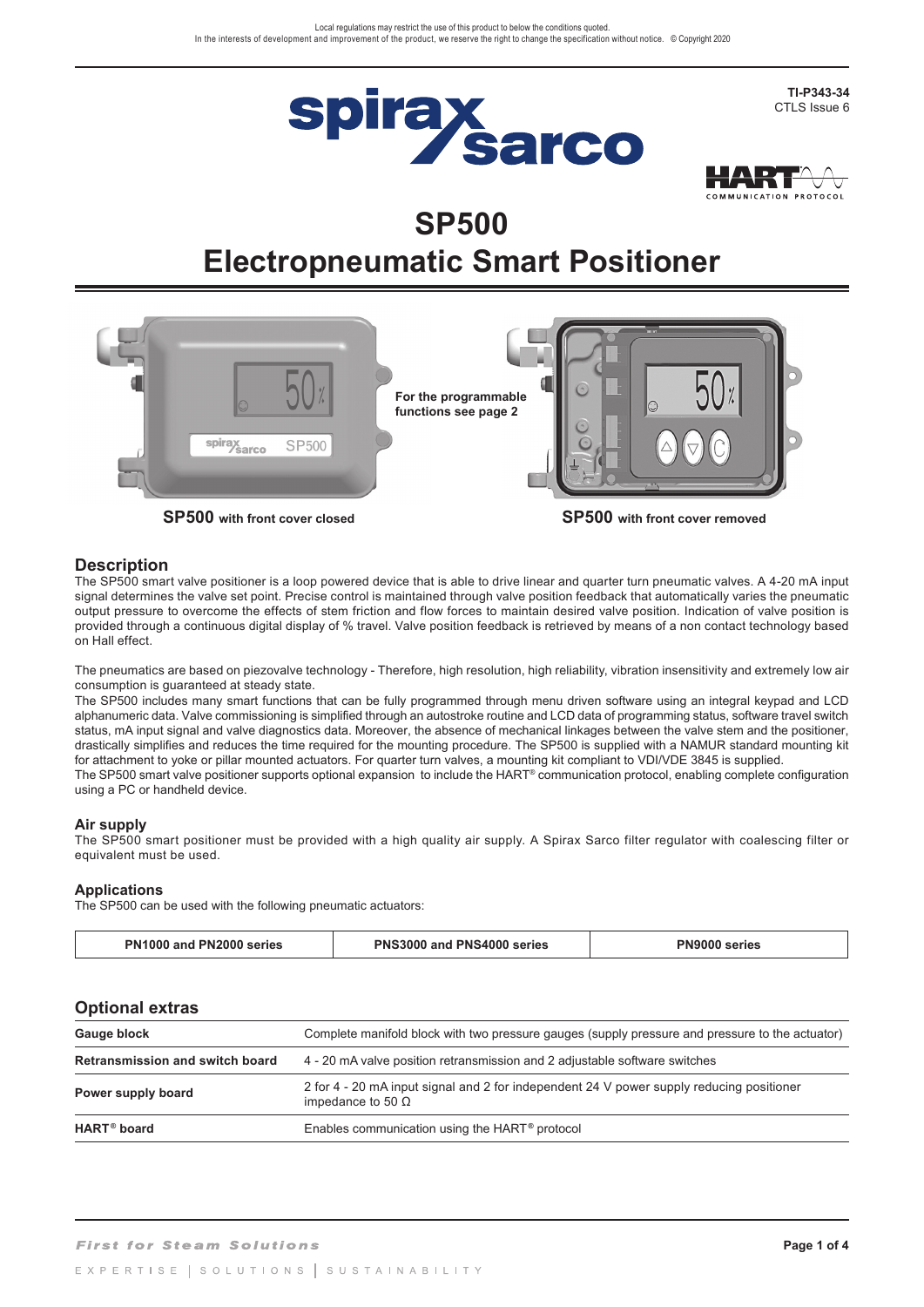# **Materials**

| Part                  | Material           | <b>Finish</b>                   |
|-----------------------|--------------------|---------------------------------|
| <b>Case and cover</b> | Die cast aluminium | Anti-corrosive paint to RAL5010 |
| <b>Magnet bracket</b> | Die cast aluminium |                                 |

| <b>Technical data</b>           |                                         |                                                                     |
|---------------------------------|-----------------------------------------|---------------------------------------------------------------------|
| Input signal range              |                                         | 4 - 20 mA nominal                                                   |
| Minimum input signal            |                                         | 3.6 <sub>m</sub> A                                                  |
| Air supply pressure             |                                         | 1.4-7.0 bar (5-10 psi above spring range pressure)                  |
| Air quality                     |                                         | Air supply must be dry, oil and dust free to ISO 8573-1 class 3:3:3 |
| <b>Output pressure</b>          |                                         | 0 to 100% supply pressure                                           |
|                                 | 10 mm to 100 mm<br>Linear valves        |                                                                     |
| <b>Stroke range</b>             | Quarter turn valves                     | 5° to 120°                                                          |
| <b>Action</b>                   |                                         | Single action/fail vent                                             |
| <b>Operating temperature</b>    |                                         | -10 $^{\circ}$ C to +80 $^{\circ}$ C                                |
|                                 |                                         | 4.2 normal $m^3/h$ at 1.4 bar g                                     |
| <b>Maximum air flow</b>         |                                         | 8.5 normal $m^3/h$ at 6.0 bar g                                     |
| Steady state air consumption    |                                         | Less than $0.016$ normal $m^3/h$                                    |
| <b>Air connections</b>          |                                         | Screwed 1/4" NPT                                                    |
| Cable gland                     |                                         | M20                                                                 |
| <b>Electrical connections</b>   |                                         | Spring clamp terminals for 0.2 to 1.5 mm <sup>2</sup> wire          |
| <b>Enclosure rating</b>         |                                         | IP <sub>65</sub>                                                    |
| <b>Characteristics</b>          |                                         | Linear, Equal % (ratio 1:50) or Fast opening (ratio 50:1)           |
|                                 |                                         | 0.1% F.S. (Full Scale)                                              |
| <b>Resolution (maximum)</b>     |                                         | Tolerance ±0.5% F.S. (Full Scale)                                   |
|                                 | 1 x normally closed                     |                                                                     |
| 4 - 20 mA retransmit (optional) | Two software configured travel switches | 1 x normally open                                                   |
| <b>Shipping weight</b>          |                                         | 2.2 kg                                                              |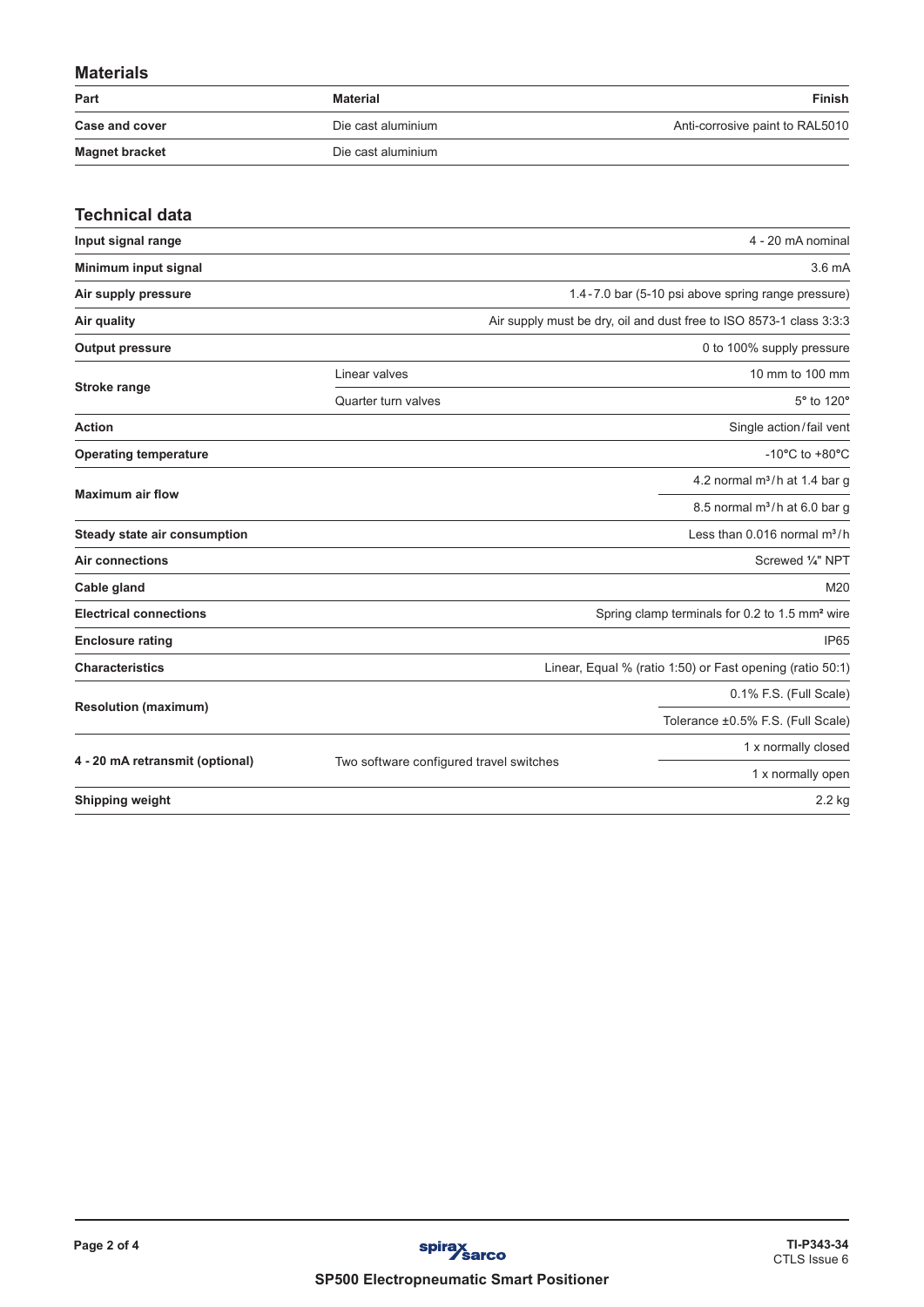# **Programmable functions**

| Autostroke             | Automatic commissioning routine                                                 |  |  |
|------------------------|---------------------------------------------------------------------------------|--|--|
| Valve type             | 2-port or 3-port                                                                |  |  |
| % travel               | Selectable 0 - 100% or 100% - 0% depending on valve/actuator configuration      |  |  |
| <b>Control action</b>  | Direct or reverse action (4-20 or 20-4 mA)                                      |  |  |
| <b>Travel limits</b>   | Setting of minimum and maximum travel limits                                    |  |  |
| Signal span            | 4-20 mA or split ranged (minimum span 4 mA)                                     |  |  |
| <b>Deadband</b>        | Positional accuracy (minimum 0.2% to max. 10% of value travel)                  |  |  |
| Tight shut-off         | Fully vent or inflate at preset input signals                                   |  |  |
| <b>Characteristic</b>  | Linear, $=$ % or fast opening input signal to valve travel relationship         |  |  |
| <b>Travel time</b>     | Slows down valve opening or closing                                             |  |  |
| <b>Travel switches</b> | Software configured travel switch setting (range 0 - 100%)                      |  |  |
| <b>Reset</b>           | Resets all programmed values                                                    |  |  |
| <b>Calibrate</b>       | Centering                                                                       |  |  |
| Input signal           | Visualisation of input mA signal                                                |  |  |
| Auto operation/vent    | Option of automatic operation or vent (actuator) whilst reprogramming           |  |  |
| Data logging           | Diagnostic record of total number of valve strokes and completed hours run time |  |  |

# **Available spares**

| Pressure gauge                        | Pressure gauge only<br>Available ranges: 0 to 2 bar, 0 to 4 bar or 0 to 7 bar                                                                     |
|---------------------------------------|---------------------------------------------------------------------------------------------------------------------------------------------------|
| Filter plug kit                       | Plug plus 3 off filters and 'O' rings                                                                                                             |
| <b>Retransmission and switchboard</b> | 4 - 20 mA valve position retransmission and 2 adjustable software switches                                                                        |
| Power supply board                    | Allows 4 wire configuration:<br>2 for 4 - 20 mA input signal and 2 for independent 24 V power supply reducing positioner impedance to 50 $\Omega$ |
| <b>HART<sup>®</sup></b> board         | Enables communication using the HART <sup>®</sup> protocol                                                                                        |

# **Dimensions (approximate) in mm**

|  |  | A B C D E F G             |  |
|--|--|---------------------------|--|
|  |  | 145 113 105 40 109 30 172 |  |